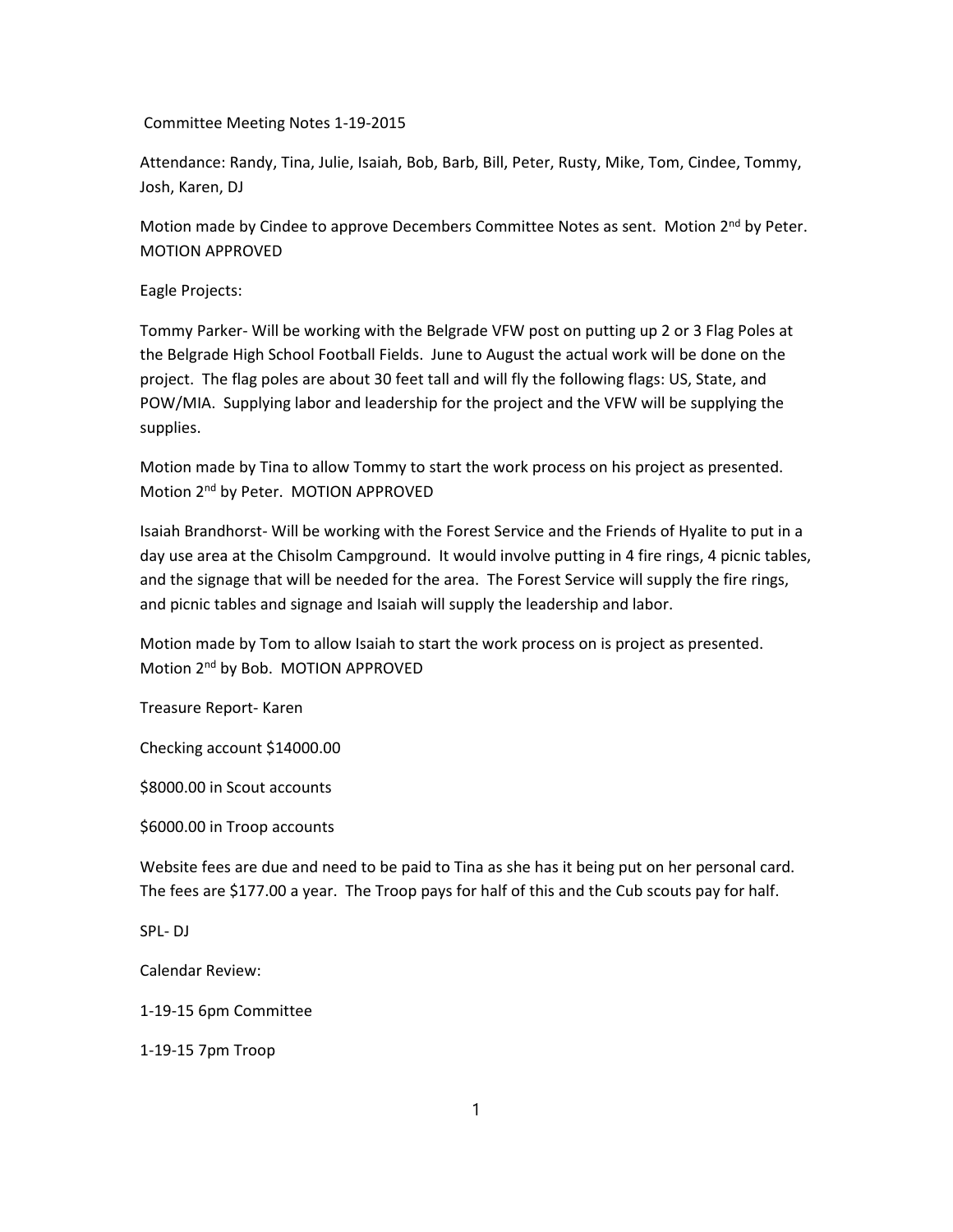1-24-15 10is snow piling party at Chisolm Campground

1-26-15 7pm Troop meeting with Winter Camping Training for Webelos

1-29-15 6:30pm Gear Check

1-30 through 2-1-15 Winter Camporee

2-2-15 6:15pm PLC

2-2-15 7pm Troop with Troop Nominations

2-7-15 Scouting for Food 8-4 at IGA. Set up Scout Window at SACS in Belgrade

2-8-15 Scout Sunday. Be at Belgrade Community Church 9:15am in Uniform. 12pm serve cookies to the Church. 12:30pm Court of Honor with Troop Elections

2-9-15 6pm Committee

2-9-15 7pm Troop Meeting

February Merit Badges are going to be First Aid and Chess

Scoutmaster- Mike

NYLT 2015 will be held at K bar M course- Tina will be the director of NYLT this year. Fees for all participants will be 50/50 split between the Troop and the attendee. Scholarship money is available. Council has a 50% matching scholarship. \$ should not be a problem. Send whoever would like to go.

Merit badges for the month of January. Citizenship in the Community and Digital Technology. We have a visitor from the Bozeman PD coming to talk to the Scouts tonight about Cyber Technologies. Merit badges for the month of February will be 1<sup>st</sup> Aid and Chess.

Big Creek in March will offer District outdoor Leadership Training. Mike will be getting with District for supplies and to have a newsletter/email sent out to announce the training.

Winter Camporee is 1-30 through 2-1-15 at Chisolm Campground in Hyalite. \$30 per person. \$16 meals, \$4 fuel, \$10 for District fees. 10-15 Webelos will be attending the Winter Camporee. Will have the Webelos eating with the Scouts and the Webelos parents eating with the adults. Van is reserved for Winter Camporee.

Court of Honor- have 1 cake so far. Will be getting another cake from Costco

Will need 15 neckerchiefs by Feb 28<sup>th</sup> Crossover for Pack 649. Looks like we will have 15